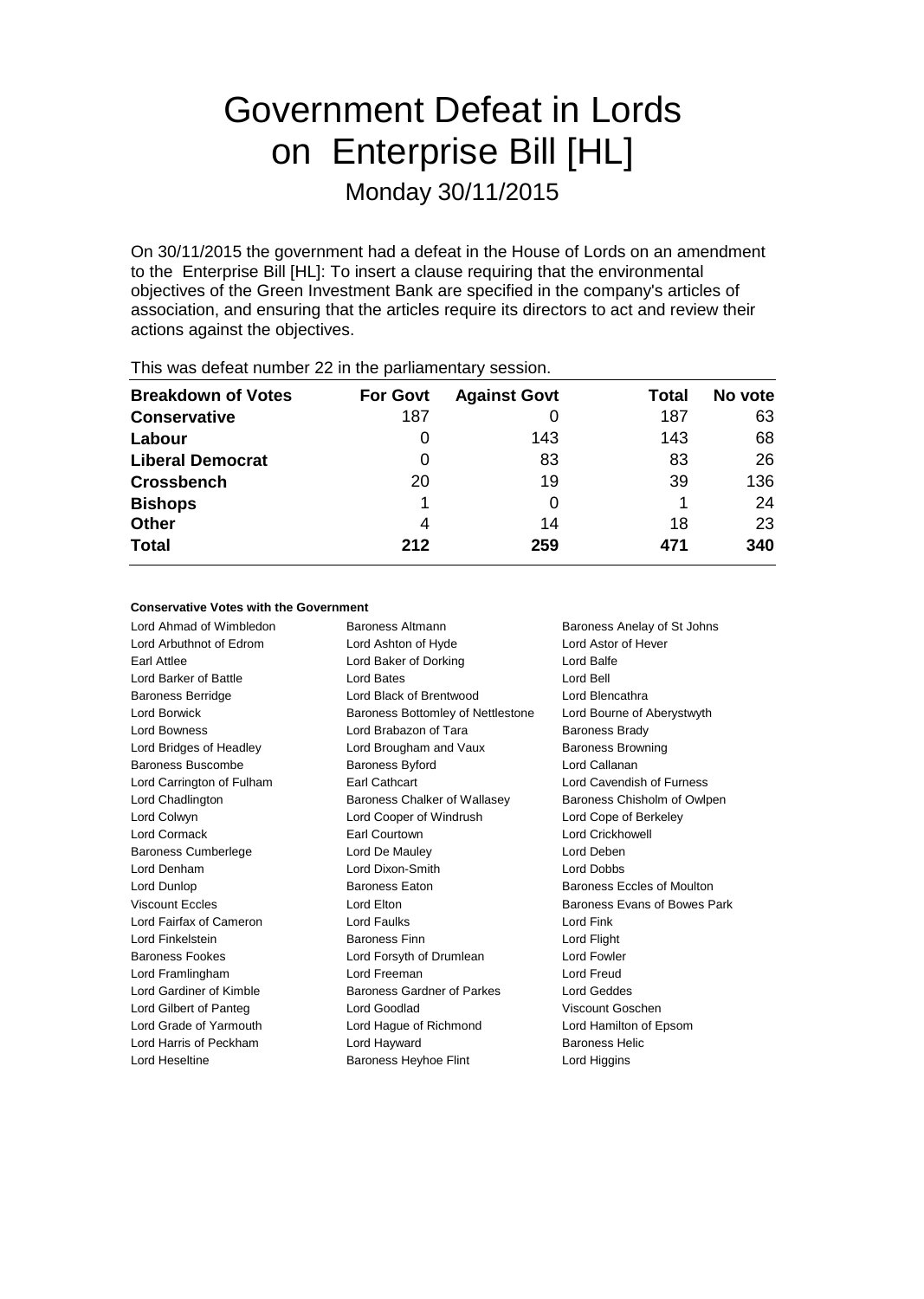Lord Hodgson of Astley Abbotts Baroness Hodgson of Abinger Lord Holmes of Richmond Baroness Hooper Lord Horam Lord Howard of Lympne Earl Howe Lord Howell of Guildford Lord Hunt of Wirral Lord Inglewood Lord James of Blackheath Baroness Jenkin of Kennington Lord Jopling Lord Keen of Elie Lord King of Bridgwater Lord Kirkham Lord Lamont of Lerwick Lord Lang of Monkton Lord Lansley Lord Lawson of Blaby Lord Leigh of Hurley Lord Lexden Earl Lindsay Lord Lingfield Earl Liverpool **Lord Livingston of Parkhead** Lord Lucas Lord Marland Lord Marlesford Lord Maude of Horsham Lord McColl of Dulwich Baroness McGregor-Smith Baroness McIntosh of Pickering Baroness Mobarik **Baroness Morris of Bolton** Lord Moynihan Lord Naseby **Lord Nash Baroness Neville-Jones** Lord Nash Baroness Neville-Jones Baroness Neville-Rolfe Baroness Newlove Baroness Noakes Lord Northbrook Lord O'Shaughnessy Baroness O'Cathain Baroness Oppenheim-Barnes Lord Patten of Barnes Lord Patten Baroness Perry of Southwark Baroness Pidding Lord Polak Lord Popat Lord Porter of Spalding Lord Prior of Brampton Baroness Rawlings **Baroness Redfern Baroness Redfern Lord Renfrew of Kaimsthorn** Lord Renton of Mount Harry Lord Ribeiro **Viscount Ridley** Lord Risby **Lord Robathan** Baroness Rock **Lord Robathan** Baroness Rock Lord Rotherwick Lord Ryder of Wensum Lord Sanderson of Bowden Baroness Scott of Bybrook Baroness Seccombe Earl Selborne Lord Selkirk of Douglas Lord Selsdon Baroness Shackleton of Belgravia Baroness Sharples **Lord Sheikh** Baroness Shephard of Northwold Lord Sherbourne of Didsbury Baroness Shields Lord Shinkwin Earl Shrewsbury Lord Skelmersdale Lord Smith of Hindhead Baroness Stedman-Scott Lord Sterling of Plaistow Baroness Stowell of Beeston Baroness Stroud Lord Suri Lord Swinfen Lord Taylor of Holbeach Lord Tebbit Lord Trefgarne Lord Trimble Lord True Lord Tugendhat Viscount Ullswater Baroness Verma Lord Wakeham Lord Wasserman **Lord Wei** Duke of Wellington Baroness Wheatcroft Baroness Wilcox Lord Willetts

Lord Lupton Lord Lyell Lord MacGregor of Pulham Market Baroness Williams of Trafford Lord Young of Cookham Viscount Younger of Leckie

**Conservative Votes against the Government**

### **Labour Votes with the Government**

### **Labour Votes against the Government**

Baroness Adams of Craigielea Lord Anderson of Swansea Baroness Andrews Baroness Ashton of Upholland Lord Bach Baroness Bakewell Baroness Bakewell Lord Bassam of Brighton **Lord Berkeley Baroness Blackstone** Baroness Blood **Lord Boateng** Lord Bradley Lord Bragg Lord Brennan Lord Brooke of Alverthorpe Lord Brookman Lord Campbell-Savours Lord Carter of Coles Lord Cashman Viscount Chandos Lord Clark of Windermere Lord Clarke of Hampstead Lord Clinton-Davis Lord Collins of Highbury Baroness Corston Lord Cunningham of Felling Lord Davies of Oldham Lord Davies of Stamford **Baroness Dean of Thornton-le-Fylde** Lord Desai Baroness Donaghy **Lord Donoughue** Baroness Drake Lord Dubs **Lord Evans of Temple Guiting Baroness Farrington of Ribbleton** Lord Faulkner of Worcester Lord Foulkes of Cumnock Baroness Gale Lord Glasman **Baroness Golding** Baroness Goudie Baroness Gould of Potternewton Lord Griffiths of Burry Port Lord Grocott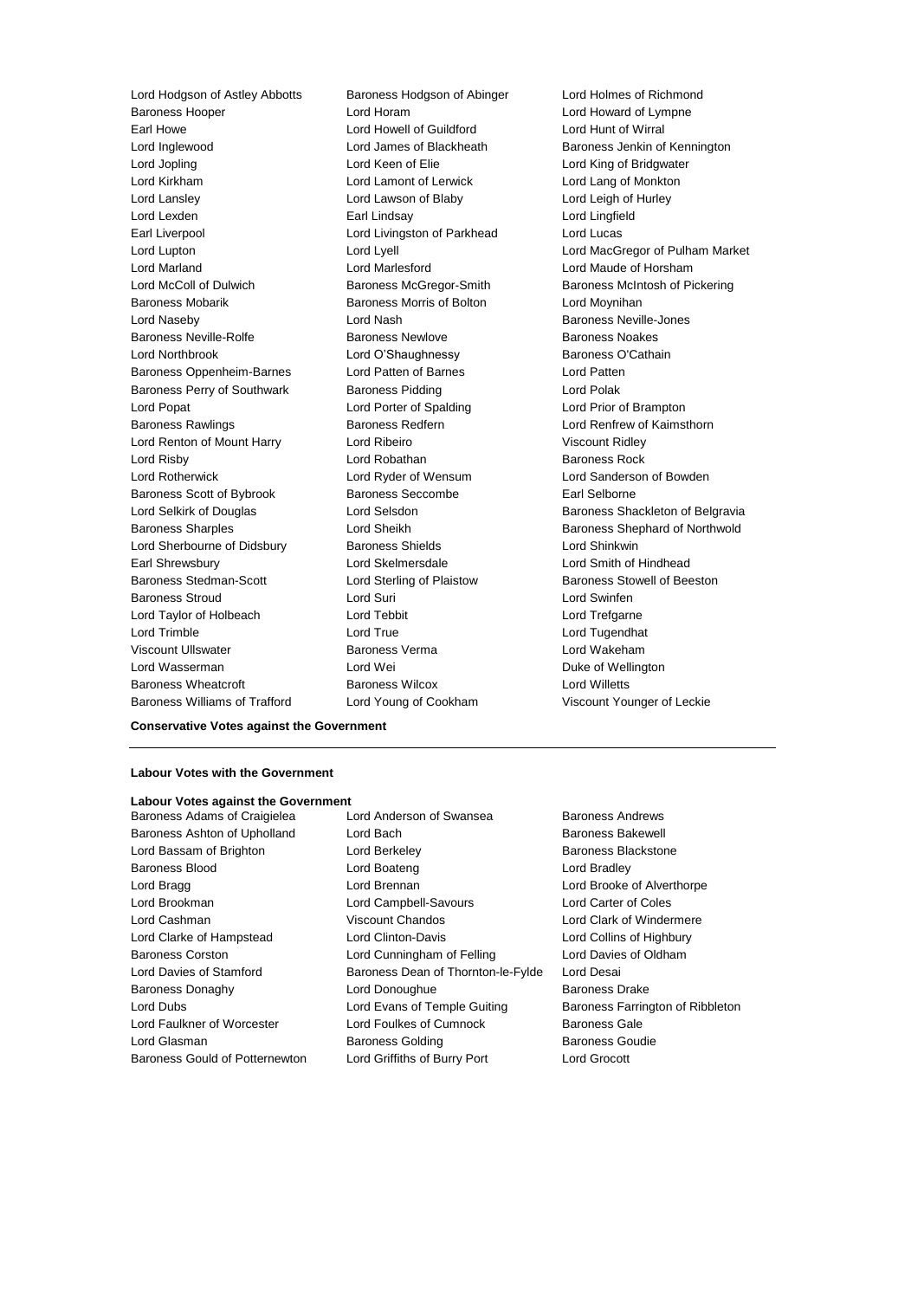Lord Harrison Lord Hart of Chilton Lord Haskel Lord Haworth Baroness Hayter of Kentish Town Baroness Healy of Primrose Hill Baroness Henig **Exercise Set Access** Lord Hollick **Baroness Hollis of Heigham** Lord Howarth of Newport **Baroness Howells of St Davids** Lord Hughes of Woodside Lord Hunt of Kings Heath Lord Irvine of Lairg **Baroness Jay of Paddington** Lord Jones Lord Jordan Lord Judd Lord Kennedy of Southwark Baroness Kennedy of Cradley Baroness Kinnock of Holyhead Lord Kinnock **Lord Kirkhill** Lord Kirkhill **Lord Kirkhill** Lord Knight of Weymouth Baroness Lawrence of Clarendon Lord Lea of Crondall Lord Leitch Lord Lennie Baroness Liddell of Coatdyke Lord Liddle Lord Lipsey Lord Lympne Lord Macdonald of Tradeston Lord MacKenzie of Culkein **Lord Mandelson** Baroness Massey of Darwen Lord Maxton **Lord McAvoy Baroness McDonagh** Lord McFall of Alcluith Baroness McIntosh of Hudnall Lord Mendelsohn Lord Mitchell **Baroness Morgan of Huyton** Lord Morgan Lord Morgan Baroness Morgan of Ely Lord Morris of Aberavon Lord Morris of Handsworth Baroness Morris of Yardley Lord Murphy of Torfaen Baroness Nye Lord O'Neill of Clackmannan Lord Patel of Blackburn Lord Patel of Bradford Lord Pendry Baroness Pitkeathley Lord Plant of Highfield Lord Ponsonby of Shulbrede Lord Prescott **Baroness Prosser** Baroness Ramsay of Cartvale Baroness Rebuck Lord Reid of Cardowan Lord Richard Lord Rosser Lord Rowlands Baroness Royall of Blaisdon Lord Sawyer **Baroness Scotland of Asthal** Baroness Sherlock **Viscount Simon** Baroness Smith of Gilmorehill Baroness Smith of Basildon Lord Snape Lord Soley Lord Stevenson of Balmacara Baroness Taylor of Bolton Lord Taylor of Blackburn Lord Temple-Morris Baroness Thornton Lord Touhig Lord Triesman **Lord Turnberg** Lord Turnberg Lord Turnberg Lord Turnberg Baroness Warwick of Undercliffe Lord Watson of Invergowrie Baroness Wheeler Baroness Whitaker Lord Williams of Elvel Lord Wills Lord Wood of Anfield **Lord Woolmer of Leeds** Baroness Young of Old Scone Lord Young of Norwood Green

Lord Hain Viscount Hanworth Lord Harris of Haringey

### **Liberal Democrat Votes with the Government**

### **Liberal Democrat Votes against the Government**

Lord Avebury **Baroness Bakewell of Hardington** Mandeville Lord Beith Baroness Benjamin Baroness Brinton Lord Bruce of Bennachie **Baroness Burt of Solihull** Lord Carlile of Berriew Lord Clement-Jones Lord Cotter Lord Cotter Lord Cotter Lord Dholakia Baroness Doocey Baroness Falkner of Margravine Lord Fearn Baroness Featherstone Lord Foster of Bath Lord Fox Baroness Garden of Frognal Lord German **Earl Glasgow** Earl Glasgow Lord Goddard of Stockport **Lord Greaves Baroness Grender** Baroness Hamwee Baroness Harris of Richmond Baroness Humphreys Lord Hussain Baroness Hussein-Ece Baroness Janke Baroness Jolly Lord Jones of Cheltenham Lord Kirkwood of Kirkhope Baroness Kramer Lord Lee of Trafford Lord Lester of Herne Hill Lord Loomba **Baroness Ludford Baroness Ludford Lord Maclennan of Rogart** Baroness Maddock **Baroness Manzoor** Lord Marks of Henley-on-Thames Lord McNally Baroness Miller of Chilthorne Domer Lord Newby Baroness Northover Lord Oates Lord Paddick Lord Palmer of Childs Hill **Baroness Parminter** Baroness Parminter Baroness Pinnock Lord Purvis of Tweed Lord Razzall Lord Redesdale

Lord Addington Lord Allan of Hallam Lord Ashdown of Norton-sub-Hamdon Baroness Barker